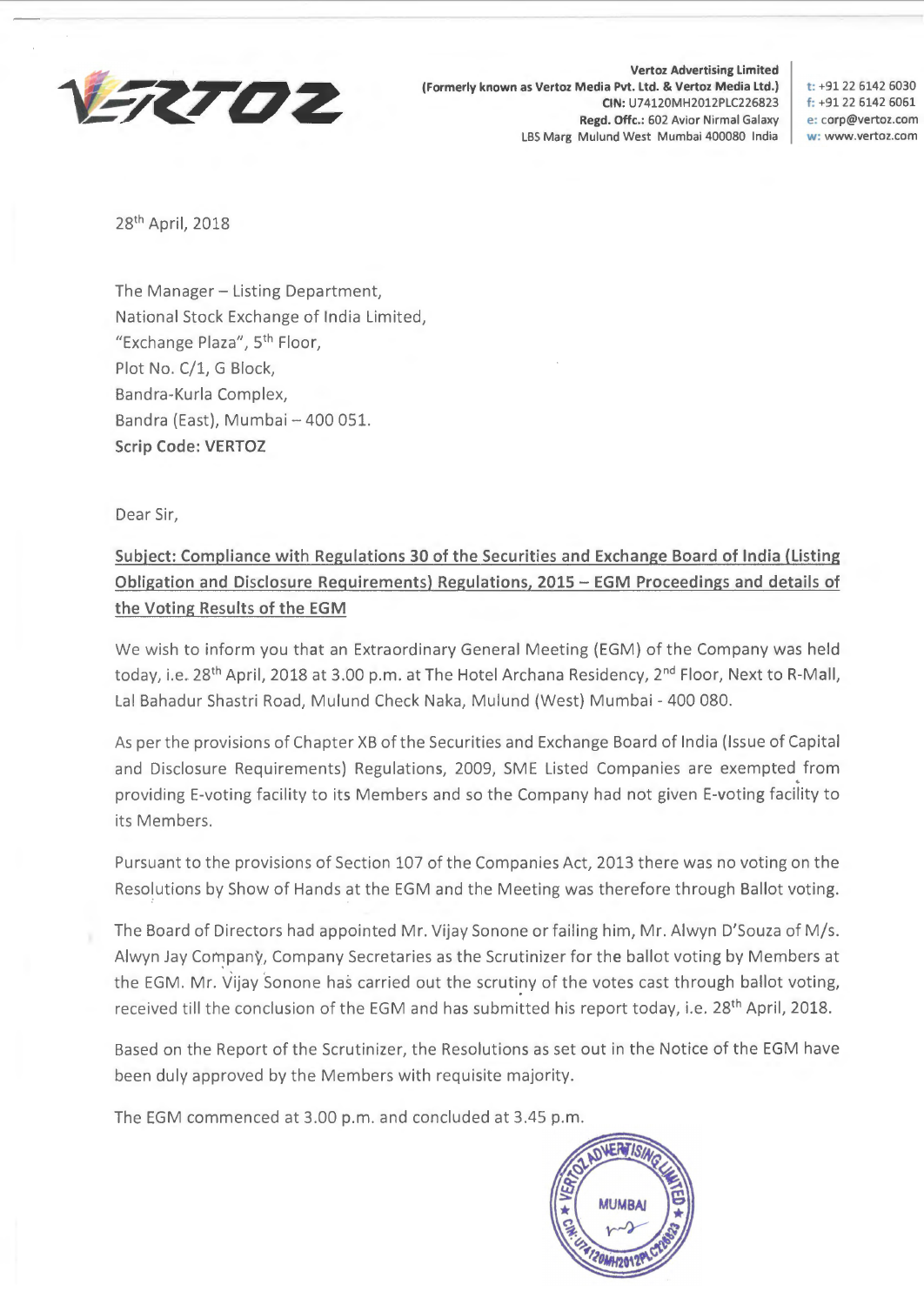

**t:** +91 22 6142 603( **f:** +91 22 6142 6061 **e: corp@vertoz.cor w: www.vertoz.con** 

In this regards, please find enclosed the following:

- 1. Proceedings of the EGM of the Company, pursuant to Regulation 30 of the Securities and Exchange Board of India (Listing Obligation and Disclosure Requirements) Regulations, 2015 ("the Listing Regulations") **(Annexure A)** and
- 2. Disclosures pertaining to the voting results conducted at the EGM along with the Scrutinizer's Report **(Annexure B).** The same is also being uploaded on the Company's website at **https://www.vertoz.com/investors** and on the website of Karvy Computershare Private Limited viz. **https://evoting.karvy.com**

Kindly take the same on record.

Thanking you,

Yours Faithfully,

**For Vertoz Advertising Limited** 

 $S$   $\nu$   $m$   $27$ 

**Sumit R. Sharma Company Secretary & Compliance Officer** 

Encl : a/a

**cc: Karvy Computershare Private Limited,**  Karvy Selenium, Tower B, Plot No. 31-32, Gachibowli, Financial Disctrict, Nanakramguda, Hyderabad - 500 032.

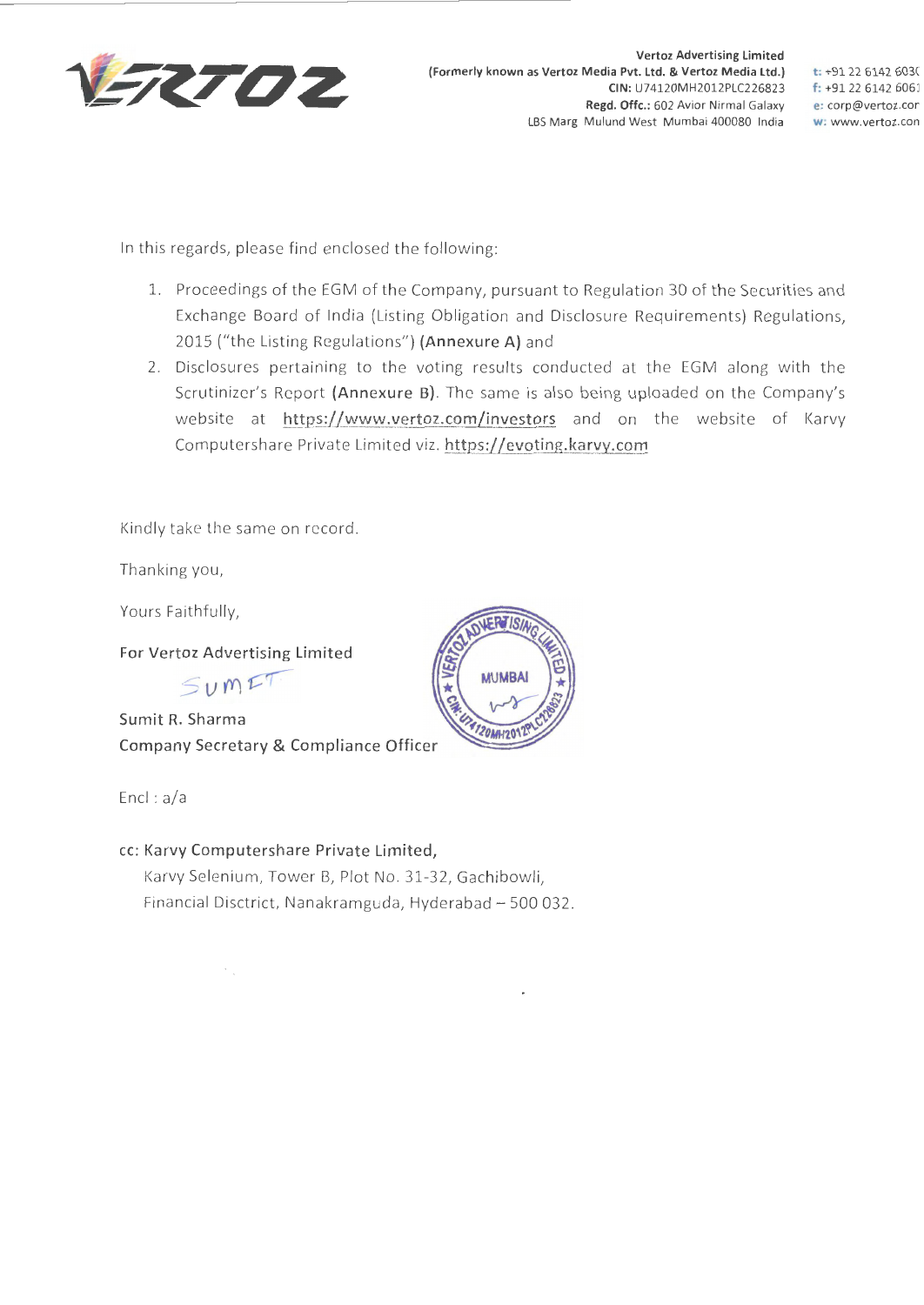## ANNEXURE



**Vertoz Advertising Limited (Formerly known as Vertoz Media Pvt. Ltd. & Vertoz Media Ltd.) CIN:** U74120MH2012PLC226823 **Regd. Offc.:** 602 Avior Nirmal Galaxy LBS Marg Mulund West Mumbai 400080 India

**t:** +91 22 6142 6030 **f:** +91 22 6142 6061 **e:** corp@vertoz.com **w: www.vertoz.com** 

- **t** <sup>~</sup>

**Proceedings of the Extraordinary General Meeting of the Company pursuant to Regulation 30 of the Securities and Exchange Board of India (Listing Obligations and Disclosure Requirements) Regulations, 2015** 

The Extraordinary General Meeting ("EGM") of the Members of Vertoz Advertising Limited ("the Company") was held today, i.e. on Saturday, 28<sup>th</sup> April, 2018 at The Hotel Archana Residency, 2<sup>nd</sup> Floor, Next to R-Mall, Lal Bahadur Shastri Road, Mulund Check Naka, Mulund (West) Mumbai - 400 080.

Mr. Hirenkumar Shah, Chairman of the Company, chaired the Meeting. The requisite quorum being present, the Chairman called the Meeting to order.

He welcomed the Members present at the Meeting. He then introduced his fellow colleagues on the dais and explained the reasons for those Directors who had expressed their inability to attend the Meeting. The Statutory Auditors of the Company were also present at the Meeting.

As per the Attendance records, 16 Members (15 Members in person) including 2 proxies were present. The Chairman informed the Members that the Statutory Registers under the Companies Act, 2013 and other documents as referred to in the EGM Notice were available for inspection by the Members at the Meeting.

The Chairman stated that the Members who were present at the EGM had cast their votes through ballot voting.

Thereafter, the Chairman delivered his speech. The EGM Notice along with the Explanatory Statement was taken as read with the permission of the Members present.

The following items of business as laid down in the Notice of the EGM dated 30<sup>th</sup> March, 2018, were transacted at the Meeting:

- 1. Appointment of Statutory Auditors of the Company to fill the casual vacancy created due to the resignation of the previous Auditor.
- 2. Approval of limits for the Loans and Investment by the Company in terms of the provisions Section ·186 of the Companies Act, 2013.
- 3. Increase in the Borrowing Limits.

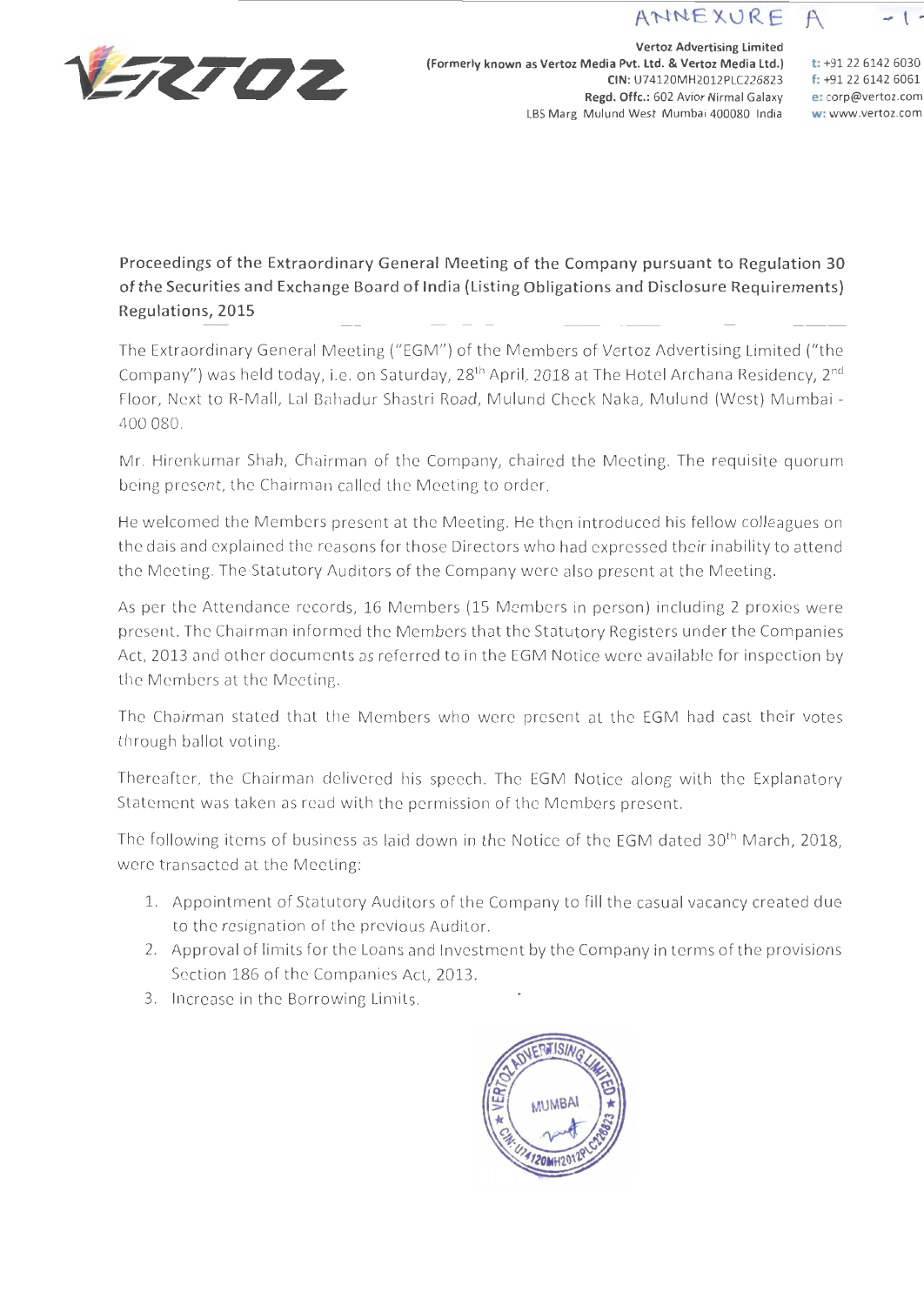

**Vertoz Advertising Limited {Formerly known as Vertoz Media Pvt. Ltd. & Vertoz Media Ltd.) CIN:** U74120MH2012PLC226823 **Regd. Offc.:** 602 Avior Nirmal Galaxy LBS Marg Mulund West Mumbai 400080 India

**t:** +91 22 6142 6030 **f:** +91 22 6142 6061 **e: corp@vertoz.com w: www.vertoz.com** 

*-2.-*

The Chairman then invited the Members to offer their comments, make observations and seek clarifications, if any, on the business transacted at the EGM. Clarifications were provided to the queries raised by the Members.

The Board of Directors had appointed Mr. Vijay Sonone or failing him, Mr. Alwyn D'Souza of M/s. Alwyn Jay Company, Company Secretaries as the Scrutinizer for the ballot voting by Members at the EGM. Mr. Hirenkumar Shah, Chairman of the Meeting authorized Mr. Sumit R. Sharma, Company Secretary & Compliance Officer, to receive and counter sign the Scrutinizer's Report and declare the results of voting.

The Scrutinizer's Report was received and accordingly the Resolutions as set out in the Notice were declared as passed with requisite majority, as specified below:

| Sr.<br>No. | Agenda                                                                                                                                               | Required<br><b>Resolution</b><br>(Ordinary/Special) | Mode of<br>Voting                     | Remarks                              |
|------------|------------------------------------------------------------------------------------------------------------------------------------------------------|-----------------------------------------------------|---------------------------------------|--------------------------------------|
| 1.         | Appointment of<br>Statutory<br>Auditors of the Company to fill the<br>casual vacancy created due to the<br>resignation of the<br>previous<br>Auditor | Ordinary                                            | Ballot<br>voting at<br>the EGM        | Passed with<br>requisite<br>majority |
| 2.         | Approval of limits for the Loans<br>and Investment by the Company<br>in terms of the provisions Section<br>186 of the Companies Act, 2013            | Special                                             | <b>Ballot</b><br>voting at<br>the EGM | Passed with<br>requisite<br>majority |
| 3.         | Increase in the Borrowing Limits                                                                                                                     | Special                                             | Ballot<br>voting at<br>the EGM        | Passed with<br>requisite<br>majority |

**Yours Faithfully;** . **For Vertoz Advertising Limited** 

 $Sym47$ 

**Sumit R. Sharma Company Secretary & Compliance Officer** 

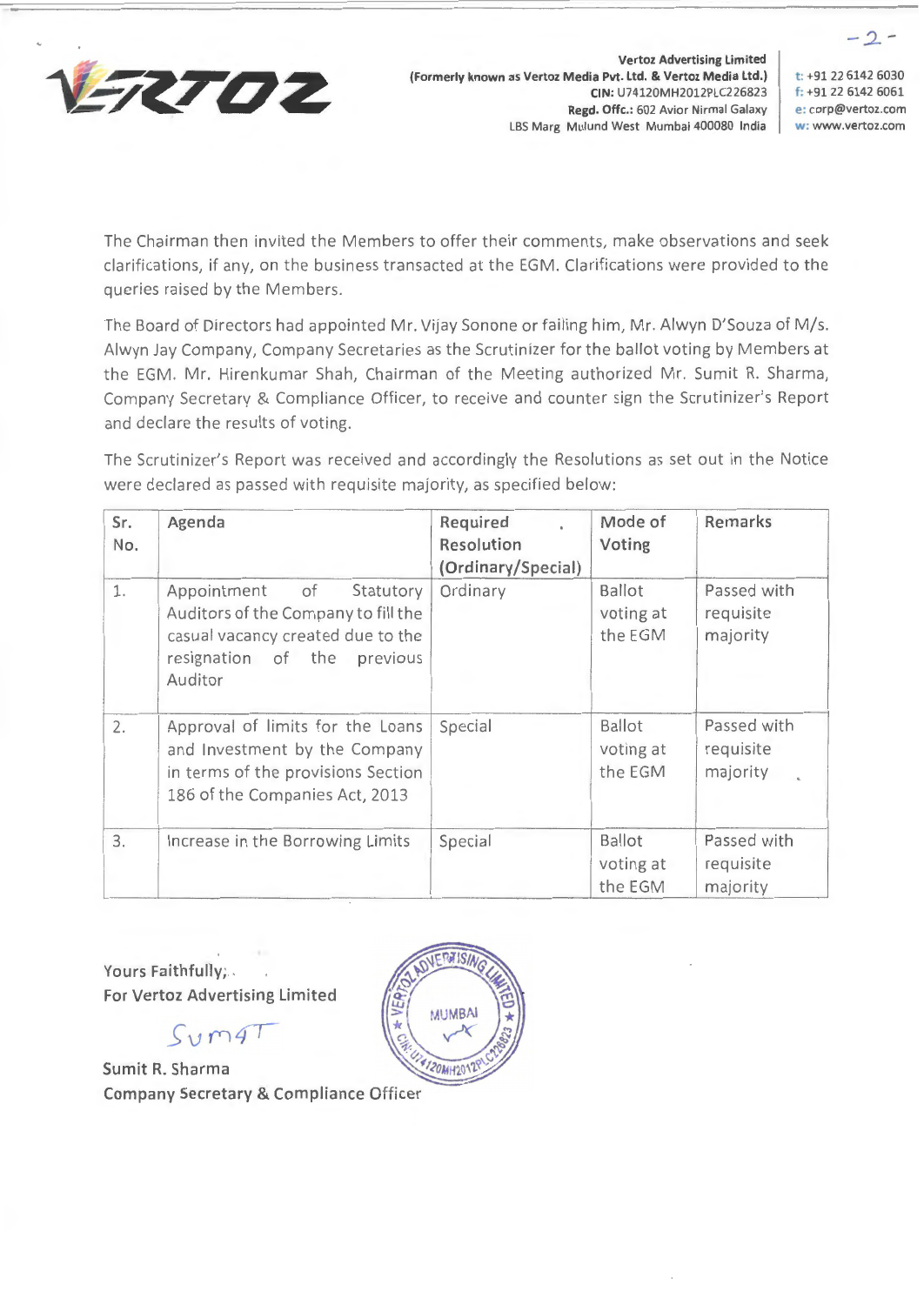$AMNEXURE B$ 

## **DETAILS OF RESULTS OF THE BALLOT VOTING AT THE EGM:**

 $\tau$  . <br> <br> . <br> <br> .

| Date of the EGM                                                                  | Extraordinary General Meeting held on Saturday,<br>28 <sup>th</sup> April, 2018 |
|----------------------------------------------------------------------------------|---------------------------------------------------------------------------------|
| Total no. of Shareholders on record date                                         | 404                                                                             |
| No. of Shareholders present in the Meeting<br>either in person or through proxy: |                                                                                 |
| Promoter and Promoter Group:                                                     |                                                                                 |
| Public:                                                                          | 9                                                                               |
| No. of Shareholders attended the Meeting<br>through Video Conferencing:          |                                                                                 |
| Promoter and Promoter Group:                                                     | Not Applicable                                                                  |
| Public:                                                                          | Not Applicable                                                                  |
|                                                                                  |                                                                                 |

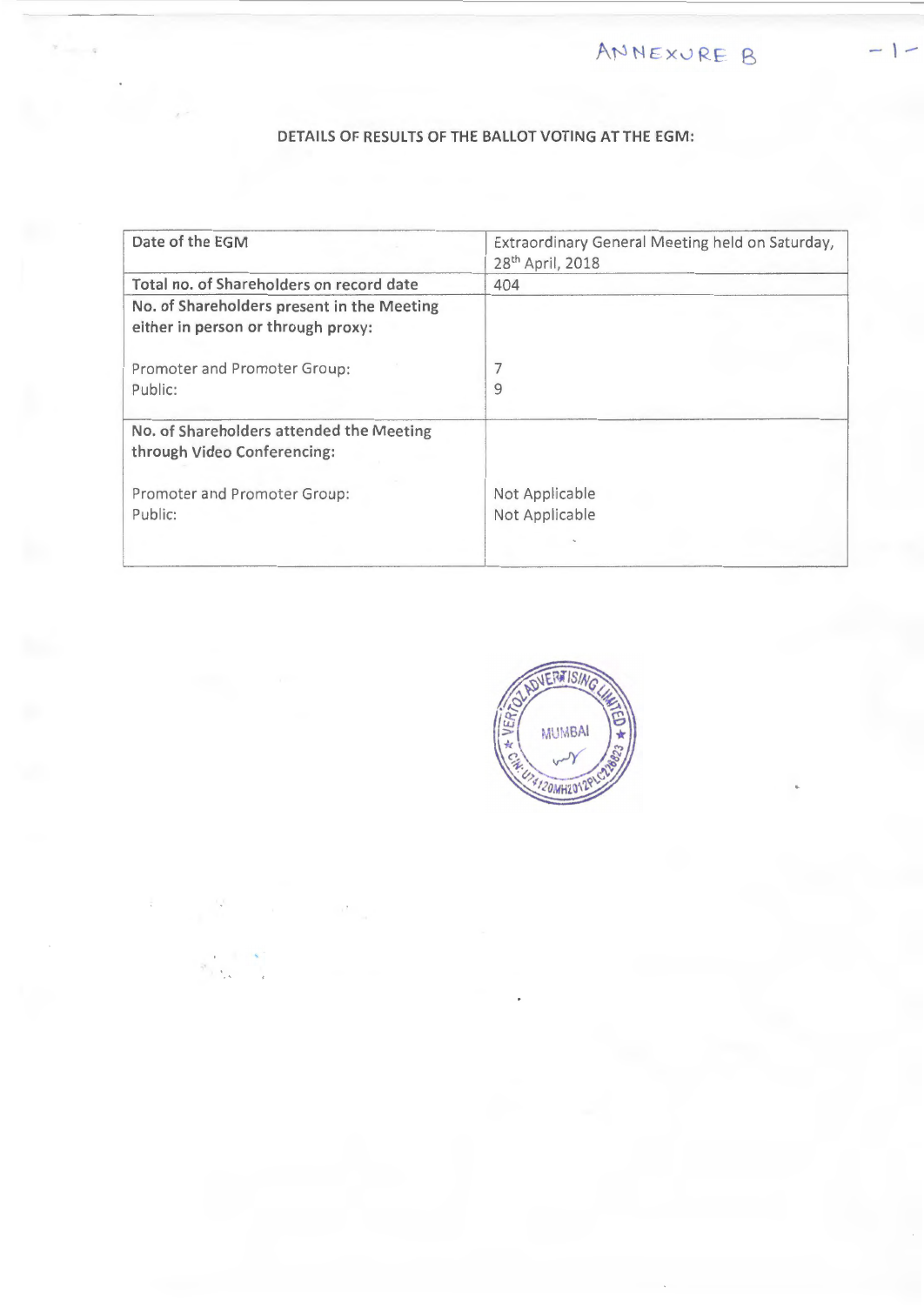| Sr.<br>No. | Details of the Agenda                                                                                                                       | <b>Resolution required</b><br>(Ordinary/Special) | Whether<br>promoter/promoter<br>group are interested in<br>the<br>agenda/resolution? |
|------------|---------------------------------------------------------------------------------------------------------------------------------------------|--------------------------------------------------|--------------------------------------------------------------------------------------|
|            | Appointment of Statutory Auditors of<br>the Company to fill the casual vacancy<br>created due to the resignation of the<br>previous Auditor | Ordinary                                         | <b>No</b>                                                                            |

 $\mathbf{r} = \mathbf{r}$ 

| Category        | Mode of<br>Voting                   | No. of<br>Shares<br>held<br>(1) | No. of<br>votes<br>polled<br>(2) | % of votes<br>polled on<br>outstanding<br>shares<br>(3)<br>$=[(2)/(1)]$ *100 | No. of<br>votes -<br>in<br>favour<br>(4) | No. of<br>$votes -$<br>against<br>(5) | % of votes in<br>favour on votes<br>polled<br>$(6)=[(4)/(2)]*100$ | % of votes<br>against on votes<br>polled<br>$(7)=[(5)/(2)]*100$ |
|-----------------|-------------------------------------|---------------------------------|----------------------------------|------------------------------------------------------------------------------|------------------------------------------|---------------------------------------|-------------------------------------------------------------------|-----------------------------------------------------------------|
| Promoter        | E-voting                            |                                 | $\Omega$                         | $\Omega$                                                                     | $\Omega$                                 | $\Omega$                              | $\Omega$                                                          | $\mathbf{0}$                                                    |
| and<br>Promoter | Poll                                | 4371074                         | 4371074                          | 100.00                                                                       | 4371074                                  | $\circ$                               | 100.00                                                            | $\overline{0}$                                                  |
| Group           | Postal<br>Ballot (if<br>applicable) |                                 | $\circ$                          | $\circ$                                                                      | $\mathbf{O}$                             | $\overline{0}$                        | $\overline{O}$                                                    | $\mathcal{O}$                                                   |
|                 | Total                               |                                 | 4371074                          | 100.00                                                                       | 4371074                                  | $\overline{O}$                        | 100.00                                                            | $\overline{0}$                                                  |
| Public          | E-voting                            |                                 | $\Omega$                         | 0                                                                            | $\mathbf 0$                              | $\overline{0}$                        | $\overline{0}$                                                    | $\circ$                                                         |
| Institutions    | Poll                                | $\mathbf 0$                     | $\overline{O}$                   | $\circ$                                                                      | $\circ$                                  | $\overline{O}$                        | $\mathbf 0$                                                       | $\mathbf{0}$                                                    |
|                 | Postal<br>Ballot (if<br>applicable) |                                 | $\circ$                          | 0                                                                            | $\overline{0}$                           | $\Omega$                              | $\overline{0}$                                                    | $\circ$                                                         |
|                 | Total                               |                                 | $\circ$                          | $\mathbf 0$                                                                  | $\overline{0}$                           | $\circ$                               | $\overline{0}$                                                    | $\mathbf{0}$                                                    |
| Public-         | E-voting                            |                                 | $\Omega$                         |                                                                              |                                          |                                       |                                                                   |                                                                 |
| Non             | Poll                                | 1613926                         | 71926                            | 4.4566                                                                       | 71926                                    | $\overline{O}$                        | 100.00                                                            | $\overline{0}$                                                  |
| Institutions    | Postal<br>Ballot (if<br>applicable) |                                 |                                  |                                                                              |                                          |                                       |                                                                   |                                                                 |
|                 | Total                               |                                 | 71926                            | 4.4566                                                                       | 71926                                    | $\circ$                               | 100.00                                                            | $\mathbf 0$                                                     |
|                 | Total                               | 5985000                         | 4443000                          | 74.2356                                                                      | 4443000                                  | $\Omega$                              | 100.00                                                            | $\mathbf{0}$                                                    |



 $-2-$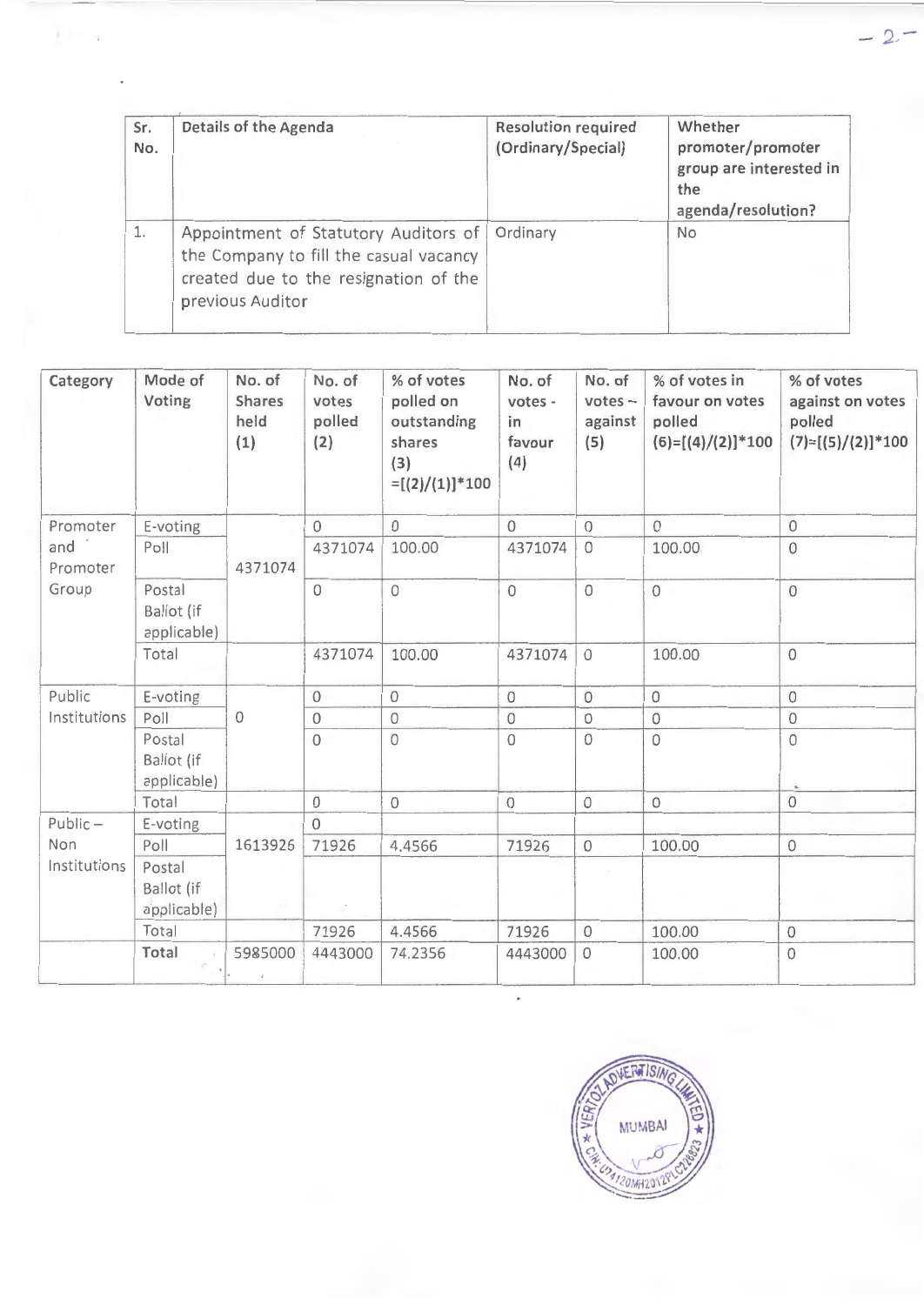| Item<br>No. | Details of the Agenda                                                                                                                     | <b>Resolution required</b><br>(Ordinary/Special) | Whether<br>promoter/promoter<br>group are interested in<br>the<br>agenda/resolution? |
|-------------|-------------------------------------------------------------------------------------------------------------------------------------------|--------------------------------------------------|--------------------------------------------------------------------------------------|
| 2.          | Approval of limits for the Loans and<br>Investment by the Company in terms of<br>the provisions Section 186 of the<br>Companies Act, 2013 | Special                                          | <b>No</b>                                                                            |

| Category        | Mode of<br>Voting                   | No. of<br>Shares<br>held<br>(1) | No. of<br>votes<br>polled<br>(2) | % of votes<br>polled on<br>outstanding<br>shares<br>(3)<br>$=[(2)/(1)]$ *100 | No. of<br>votes -<br>in<br>favour<br>(4) | No. of<br>$votes -$<br>against<br>(5) | % of votes in<br>favour on votes<br>polled<br>$(6)=[(4)/(2)]*100$ | % of votes<br>against on votes<br>polled<br>$(7)=[(5)/(2)]*100$ |
|-----------------|-------------------------------------|---------------------------------|----------------------------------|------------------------------------------------------------------------------|------------------------------------------|---------------------------------------|-------------------------------------------------------------------|-----------------------------------------------------------------|
| Promoter        | E-voting                            |                                 | $\circ$                          | $\Omega$                                                                     | $\overline{0}$                           | $\overline{0}$                        | $\Omega$                                                          | $\bf 0$                                                         |
| and<br>Promoter | Poll                                | 4371074                         | 4371074                          | 100.00                                                                       | 4371074                                  | $\Omega$                              | 100.00                                                            | $\mathbf 0$                                                     |
| Group           | Postal<br>Ballot (if<br>applicable) |                                 | $\circ$                          | 0                                                                            | $\mathsf{O}\xspace$                      | $\overline{0}$                        | $\mathbf{O}$                                                      | $\circ$                                                         |
|                 | Total                               |                                 | 4371074                          | 100.00                                                                       | 4371074                                  | $\overline{0}$                        | 100.00                                                            | $\circ$                                                         |
| Public          | E-voting                            |                                 | $\circ$                          | $\circ$                                                                      | $\mathbf{O}$                             | $\circ$                               | $\circ$                                                           | $\mathbf 0$                                                     |
| Institutions    | Poll                                | 0                               | $\circ$                          | $\circ$                                                                      | $\circ$                                  | $\circ$                               | $\circ$                                                           | $\circ$                                                         |
|                 | Postal<br>Ballot (if<br>applicable) |                                 | $\circ$                          | $\circ$                                                                      | $\mathbf 0$                              | $\overline{0}$                        | $\overline{0}$                                                    | $\mathbf 0$                                                     |
|                 | Total                               |                                 | $\circ$                          | $\mathbf 0$                                                                  | $\mathbf 0$                              | $\circ$                               | $\mathbf 0$                                                       | $\circ$                                                         |
| Public-         | E-voting                            |                                 | $\Omega$                         |                                                                              |                                          |                                       |                                                                   |                                                                 |
| Non             | Poll                                | 1613926                         | 71926                            | 4.4566                                                                       | 71926                                    | $\overline{O}$                        | 100.00                                                            | $\mathsf{O}\xspace$                                             |
| Institutions    | Postal<br>Ballot (if<br>applicable) |                                 |                                  |                                                                              |                                          |                                       |                                                                   |                                                                 |
|                 | Total                               | Controlled Ma                   | 71926                            | 4.4566                                                                       | 71926                                    | $\circ$                               | 100.00                                                            | $\mathbf 0$                                                     |
|                 | Total                               | 5985000                         | 4443000                          | 74,2356                                                                      | 4443000                                  | $\overline{0}$                        | 100.00                                                            | $\circ$                                                         |

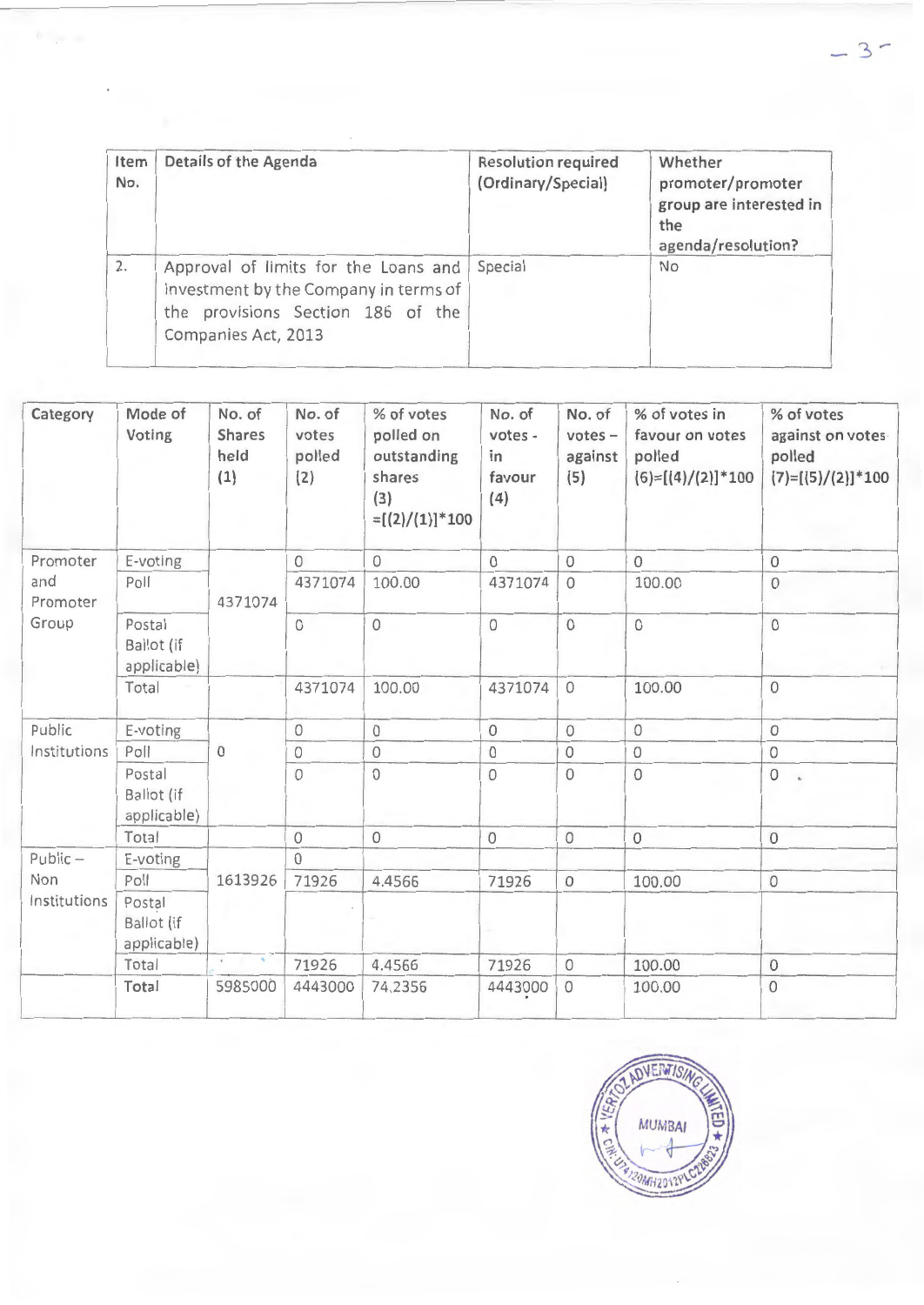| Item<br>No. | Details of the Agenda            | <b>Resolution required</b><br>(Ordinary/Special) | Whether<br>promoter/promoter<br>group are interested in<br>the<br>agenda/resolution? |
|-------------|----------------------------------|--------------------------------------------------|--------------------------------------------------------------------------------------|
|             | Increase in the Borrowing Limits | Special                                          | No                                                                                   |

 $-4$ 

| Category        | Mode of<br>Voting                   | No. of<br><b>Shares</b><br>held<br>(1) | No. of<br>votes<br>polled<br>(2) | % of votes<br>polled on<br>outstanding<br>shares<br>(3)<br>$=[(2)/(1)]*100$ | No. of<br>votes -<br>in<br>favour<br>(4) | No. of<br>$votes -$<br>against<br>(5) | % of votes in<br>favour on votes<br>polled<br>$(6)=[(4)/(2)]*100$ | % of votes<br>against on votes<br>polled<br>$(7)=[(5)/(2)]*100$ |
|-----------------|-------------------------------------|----------------------------------------|----------------------------------|-----------------------------------------------------------------------------|------------------------------------------|---------------------------------------|-------------------------------------------------------------------|-----------------------------------------------------------------|
| Promoter        | E-voting                            |                                        | $\Omega$                         | $\overline{0}$                                                              | $\Omega$                                 | $\Omega$                              | $\overline{0}$                                                    | $\mathbf{0}$                                                    |
| and<br>Promoter | Poll                                | 4371074                                | 4371074                          | 100.00                                                                      | 4371074                                  | $\overline{0}$                        | 100.00                                                            | $\overline{0}$                                                  |
| Group           | Postal<br>Ballot (if<br>applicable) |                                        | $\overline{0}$                   | $\circ$                                                                     | $\overline{0}$                           | $\Omega$                              | $\overline{0}$                                                    | $\overline{0}$                                                  |
|                 | Total                               |                                        | 4371074                          | 100.00                                                                      | 4371074                                  | $\overline{0}$                        | 100.00                                                            | $\overline{0}$                                                  |
| Public          | E-voting                            |                                        | $\overline{O}$                   | $\mathbf 0$                                                                 | $\circ$                                  | $\overline{0}$                        | $\overline{0}$                                                    | $\mathbf{0}$                                                    |
| Institutions    | Poll                                | $\overline{0}$                         | $\mathbf 0$                      | $\overline{0}$                                                              | $\mathbf 0$                              | $\overline{0}$                        | $\overline{0}$                                                    | $\overline{0}$                                                  |
|                 | Postal<br>Ballot (if<br>applicable) |                                        | 0                                | $\overline{0}$                                                              | $\circ$                                  | $\Omega$                              | $\overline{0}$                                                    | $\overline{0}$                                                  |
|                 | Total                               |                                        | $\overline{0}$                   | $\circ$                                                                     | $\circ$                                  | $\mathbf{0}$                          | $\overline{0}$                                                    | $\overline{O}$                                                  |
| $Public -$      | E-voting                            |                                        | $\circ$                          |                                                                             |                                          |                                       |                                                                   |                                                                 |
| Non             | Poll                                | 1613926                                | 71926                            | 4.4566                                                                      | 71926                                    | $\circ$                               | 100.00                                                            | $\circ$                                                         |
| Institutions    | Postal<br>Ballot (if<br>applicable) |                                        |                                  |                                                                             |                                          |                                       |                                                                   | $\mathbf{q}_c$                                                  |
|                 | Total                               |                                        | 71926                            | 4.4566                                                                      | 71926                                    | $\overline{O}$                        | 100.00                                                            | $\mathbf 0$                                                     |
|                 | Total                               | 5985000                                | 4443000                          | 74.2356                                                                     | 4443000                                  | $\Omega$                              | 100.00                                                            | $\mathbf{O}$                                                    |

**For Vertoz Advertising Limited** 

 $\sim$   $^{\circ}$ 

 $SVM$ 

**Sumit R. Sharma Company Secretary** & **Compliance Officer** 

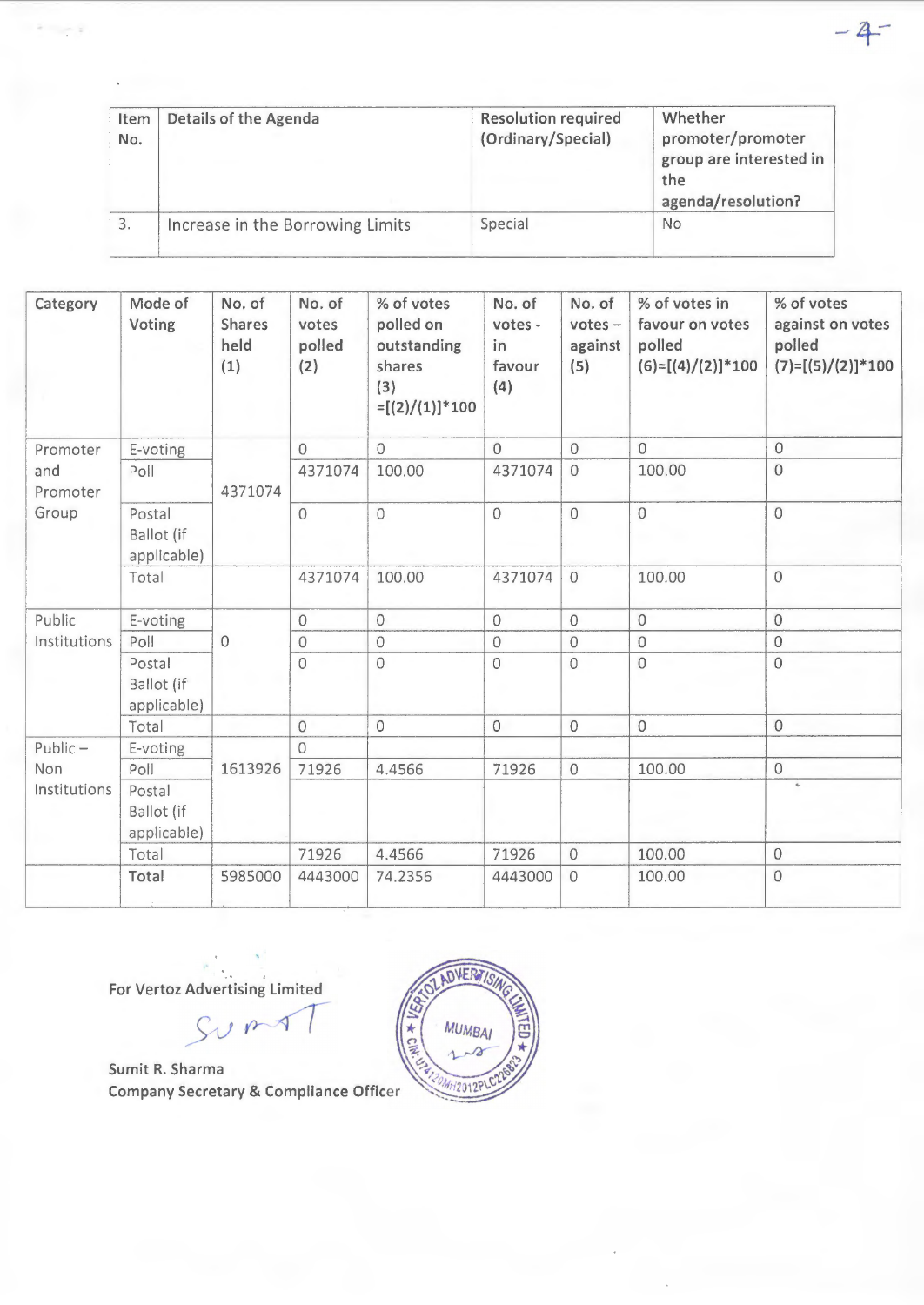# **SCRUTINIZERS' REPORT**

**ON** 

## **POLL HELD AT EXTRAORDINARY GENERAL MEETING OF**

## **VERTOZ ADVERTISING LIMITED HELD ON**

**SATURDAY, 28TH APRIL, 2018 AT 3.00 P.M.** 



# **VIJAY SONONE**

**ALWYN JAY** & **CO. COMPANY SECRETARIES** 

Annex-103, Dimple Arcade, Asha Nagar, Kandivali (East),Mumbai 400101.

Branch Office: B-002, Gr. Floor, Shreepati-2, Royal Complex, Behind Olympia Tower, Mira Road (E), Th ane-401107; **Tel:** 022-28125781 ; **Mob:** 9930021463; 9820465195 **Email** : vijaysonone@gmail.com Website:www.alwynjay. com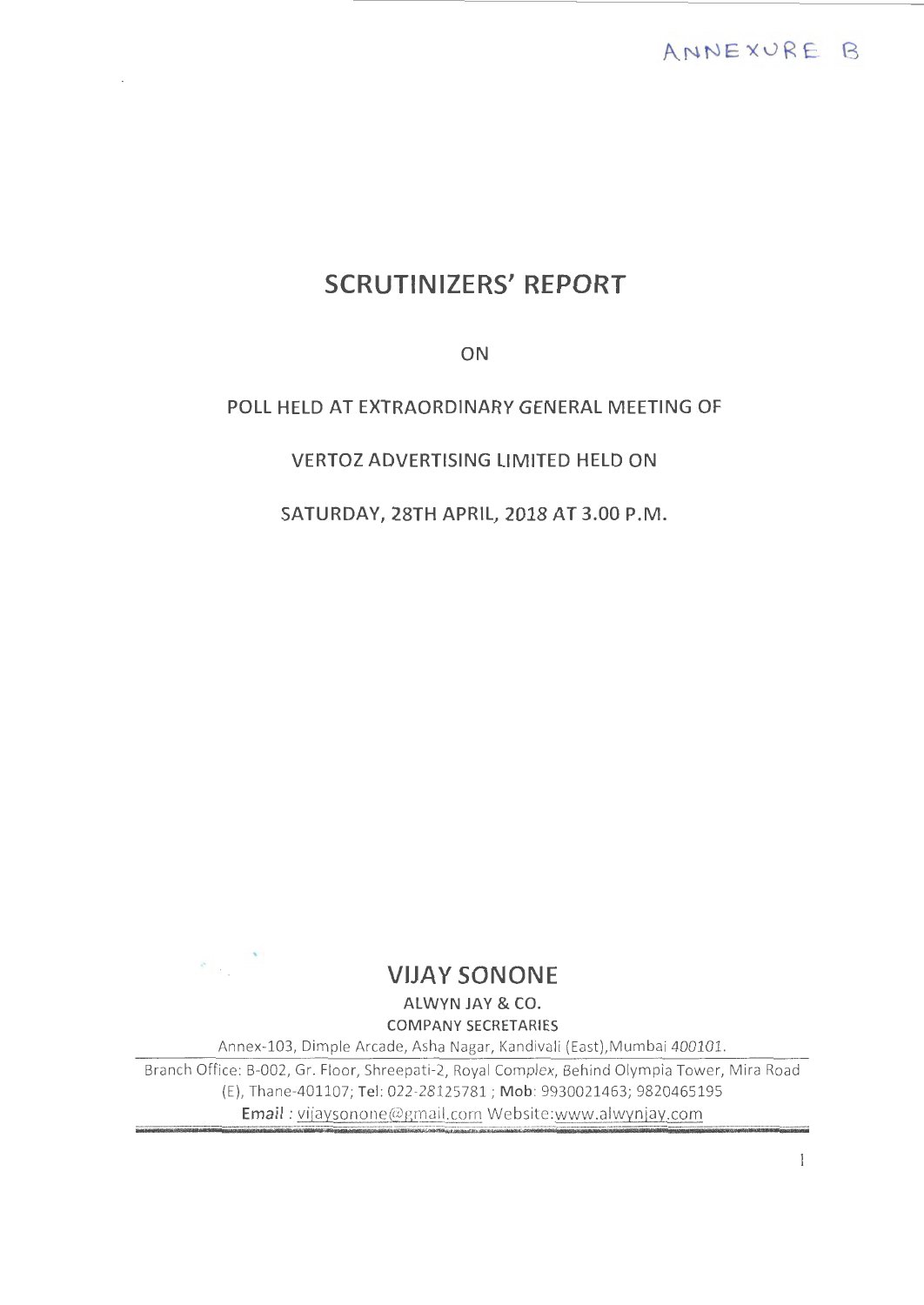# **VIJAY SONONE**

**ALWYN JAY & CO. COMPANY SECRETARIES** 

Annex-103, Dimple Arcade, Asha Nagar, Kandivali (East),Mumbai 400101.

Branch Office: B-002, Gr. Floor, Shreepati-2, Royal Complex, Behind Olympia Tower, Mira Road (E}, Thane-401107; **Tel:** 022-28125781; **Mob:** 9930021463; 9820465195 **Email** : vijaysonone@gmail.com Website:www.alwynjay.com

# **FORM No. MGT-13 Report of Scrutinizer(s)**

[Pursuant to rule section 109 of the Companies Act, 2013 and rule 21(2) of the Companies (Management and Administration) Rules, 2014]

To,

The Chairman

Of Extraordinary General Meeting of the Equity Shareholders of **Vertoz Advertising Limited** held on Saturday, 28th April, 2018 at 3.00 p.m. at the Hotel Archana Residency, 2nd Floor, Next to R-Mall, Lal Bahadur Shastri Road, Mulund Check Naka, Mulund(West) Mumbai - 400 080.

Dear Sir,

I Vijay Sonone (FCS 7301, COP 7991), Practicing Company Secretary of M/s. Alwyn Jay & Co., Company Secretaries, Mumbai appointed as Scrutinizer for the purpose of the poll taken on the below mentioned resolution(s), at the Extraordinary General Meeting of the Equity Shareholders of **Vertoz Advertising Limited** (CIN: U74120MH2012PLC22682~) ("the Company") held on Saturday, 28th April, 2018 at 3.00 p.m. at the Hotel Archana Residency, 2nd Floor, Next to R-Mall, Lal Bahadur Shastri Road, Mulund Check Naka, Mulund (West), Mumbai - 400080, submit my report as under:

- 1. After the time fixed for closing of the poll by the Chairman, 1 (one) ballot box kept for polling were locked in my presence with due identification marks placed by me.
- 2. The locked ballot box was subsequently opened in my presence and poll papers were diligently scrutinized. The poll papers were reconciled with the records maintained by the Company/ Registrar and Transfer Agents of the Company and the authorizations/ proxies lodged with the Company.





 $\overline{2}$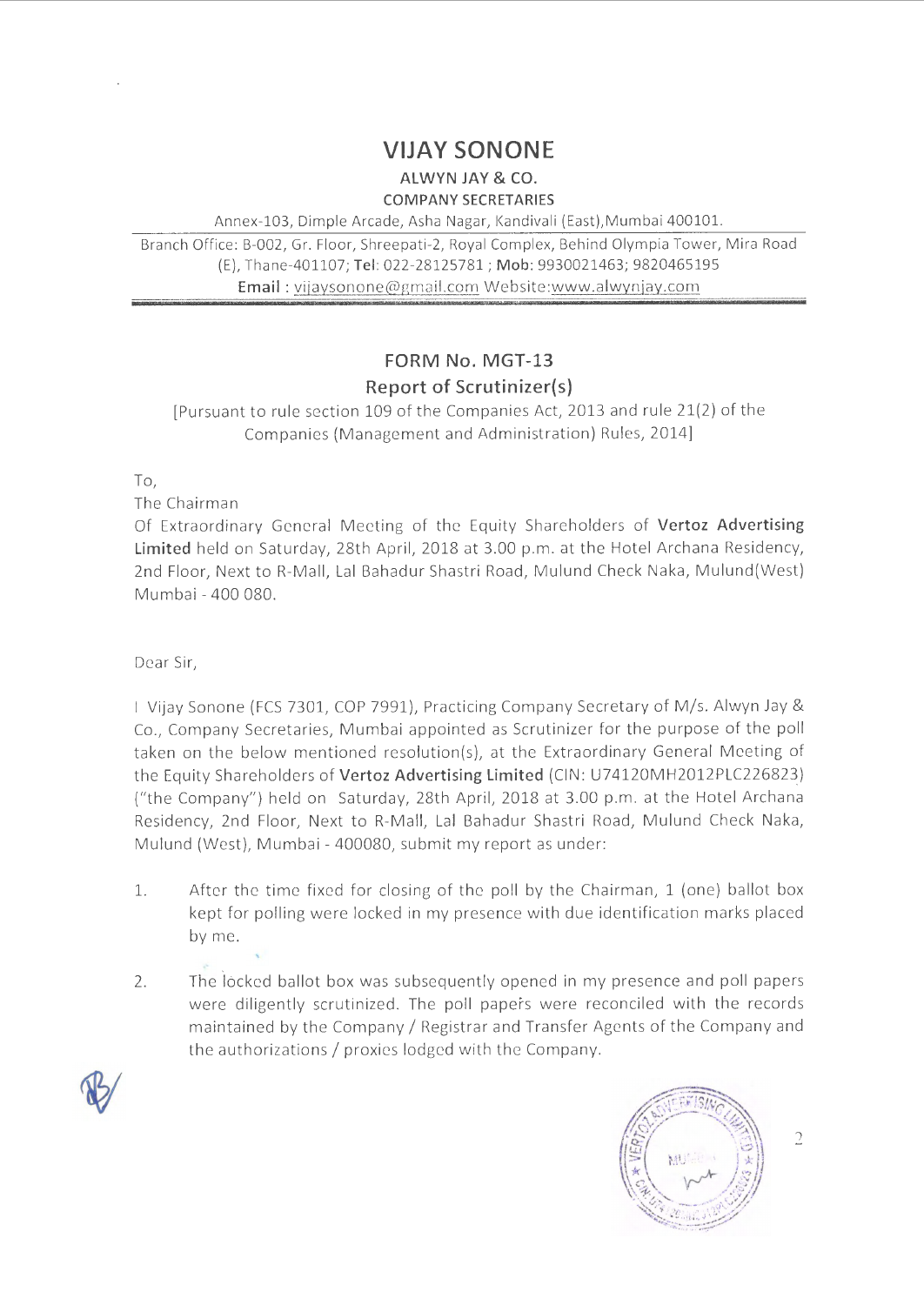- 3. The poll papers, which were incomplete and/or which were otherwise found defective have been treated as invalid and kept separately.
- 4. The result of the Poll is as under:

### **A. RESOLUTION NO.1- ORDINARY RESOLUTION**

## **APPOINTMENT OF STATUTORY AUDITORS OF THE COMPANY TO FILL THE CASUAL VACANCY CREATED DUE TO THE RESIGNATION OF THE PREVIOUS AUDITOR:**

(i) Voted **in favour** of the resolution:

| Number of members present and Number of votes   % of total number of |              |                  |
|----------------------------------------------------------------------|--------------|------------------|
| voting (in person or by proxy)                                       | cast by them | valid votes cast |
|                                                                      | 44,43,000    | 100.00           |

### (ii) Voted **against** the resolution :

| Number of members present and Number of votes $\frac{1}{2}$ % of total number of $\frac{1}{2}$ |              |                  |
|------------------------------------------------------------------------------------------------|--------------|------------------|
| voting (in person or by proxy)                                                                 | cast by them | valid votes cast |
|                                                                                                |              |                  |

### (iii) **Invalid** votes:

 $\frac{1}{\sqrt{2}}$ 

| Total Number of members (in person or by Total number of votes cast by |       |
|------------------------------------------------------------------------|-------|
| proxy) whose votes were declared invalid                               | them  |
|                                                                        | 1.200 |



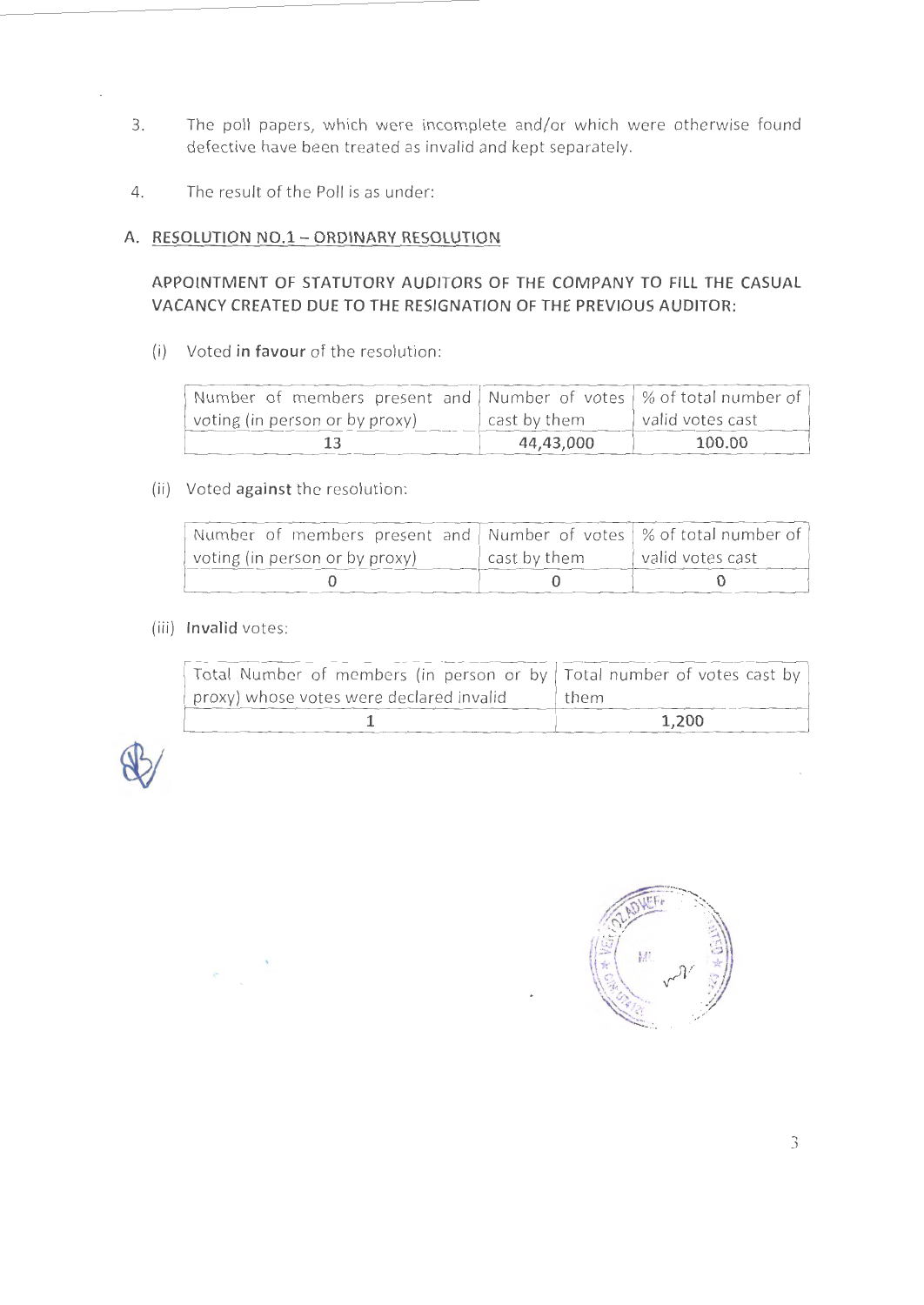#### **B. RESOLUTION NO.2: SPECIAL RESOLUTION**

## **APPROVAL OF LIMITS FOR THE LOANS AND INVESTMENT BY THE COMPANY IN TERMS OF THE PROVISIONS SECTION 186 OF THE COMPANIES ACT, 2013:**

(i) Voted **in favour** of the resolution:

| Number of members present and   Number of votes   % of total number of |              |                  |
|------------------------------------------------------------------------|--------------|------------------|
| voting (in person or by proxy)                                         | cast by them | valid votes cast |
|                                                                        | 44,43,000    | 100.00           |

## (ii) Voted **against** the resolution :

| Number of members present and   Number of votes   % of total number of |              |                  |
|------------------------------------------------------------------------|--------------|------------------|
| voting (in person or by proxy)                                         | cast by them | valid votes cast |
|                                                                        |              |                  |

### (iii) **Invalid** votes:

| Total Number of members (in person or by   Total number of votes cast by |       |
|--------------------------------------------------------------------------|-------|
| proxy) whose votes were declared invalid                                 | them  |
|                                                                          | 1,200 |



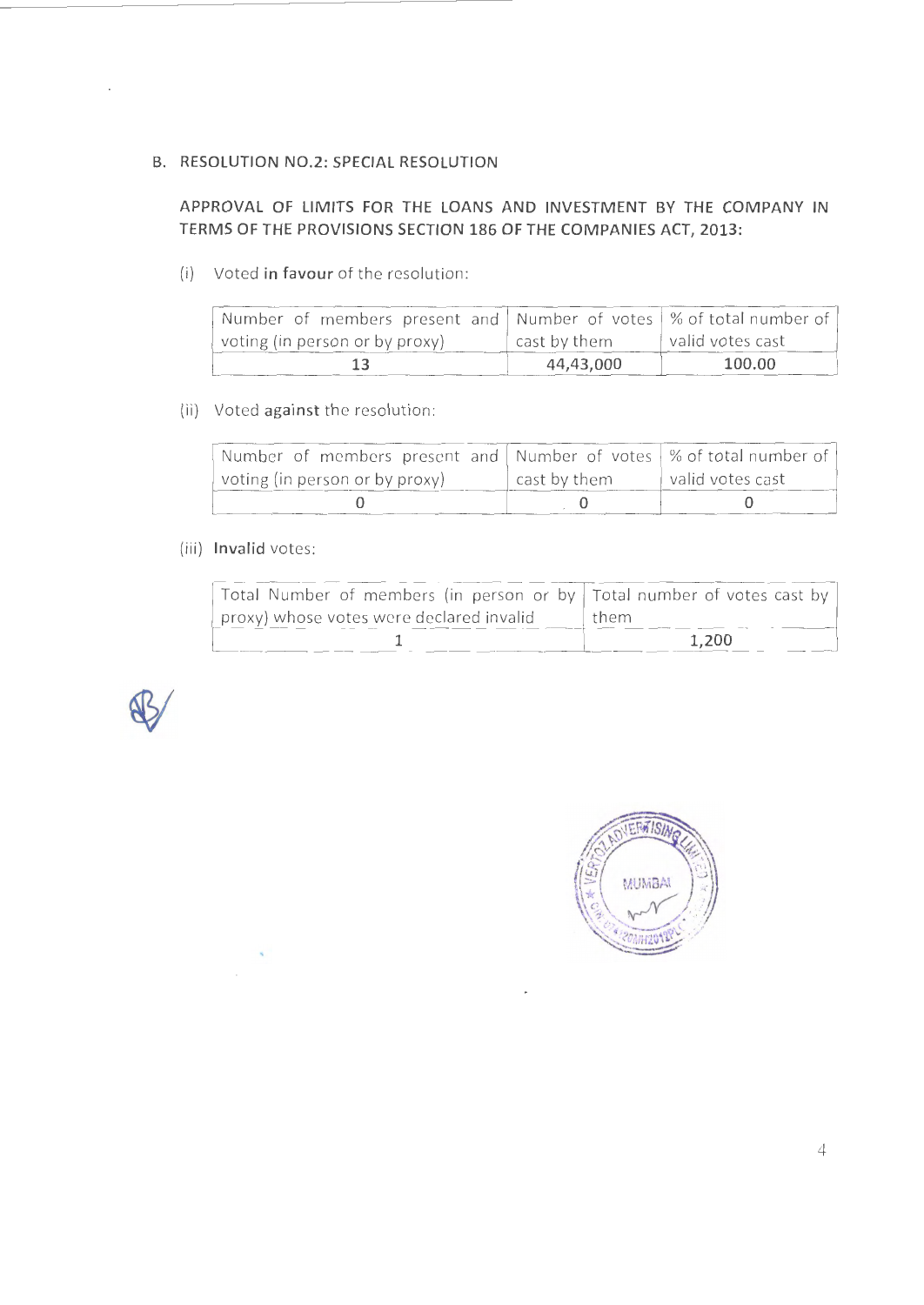#### **C. RESOLUTION NO.3: SPECIAL RESOLUTION**

#### **INCREASE IN THE BORROWING LIMITS**

(i) Voted **in favour** of the resolution:

| Number of members present and   Number of votes   % of total number of |              |                  |
|------------------------------------------------------------------------|--------------|------------------|
| voting (in person or by proxy)                                         | cast by them | valid votes cast |
|                                                                        | 44,43,000    | 100.00           |

#### (ii) Voted **against** the resolution:

| Number of members present and Number of votes   % of total number of |              |                  |
|----------------------------------------------------------------------|--------------|------------------|
| voting (in person or by proxy)                                       | cast by them | valid votes cast |
|                                                                      |              |                  |

#### (iii) **Invalid** votes :

| Total Number of members (in person or by Total number of votes cast by |       |
|------------------------------------------------------------------------|-------|
| proxy) whose votes were declared invalid                               | them  |
|                                                                        | 1.200 |

- 5. A Compact Disc (CD) containing a list of equity shareholders who voted "FOR", "AGAINST" and those whose votes were declared invalid for each resolution is enclosed .
- 6. The poll papers and all other relevant records were sealed and handed over to the Company Secretary authorized by the Board for safe keeping.

Thanking you, Yours faithfully,

Vijay sonone F.C.S No.7301, Certificate of Practice No.7991 Practising Company Secretary

Place: Mumbai Date: 28<sup>th</sup> April, 2018

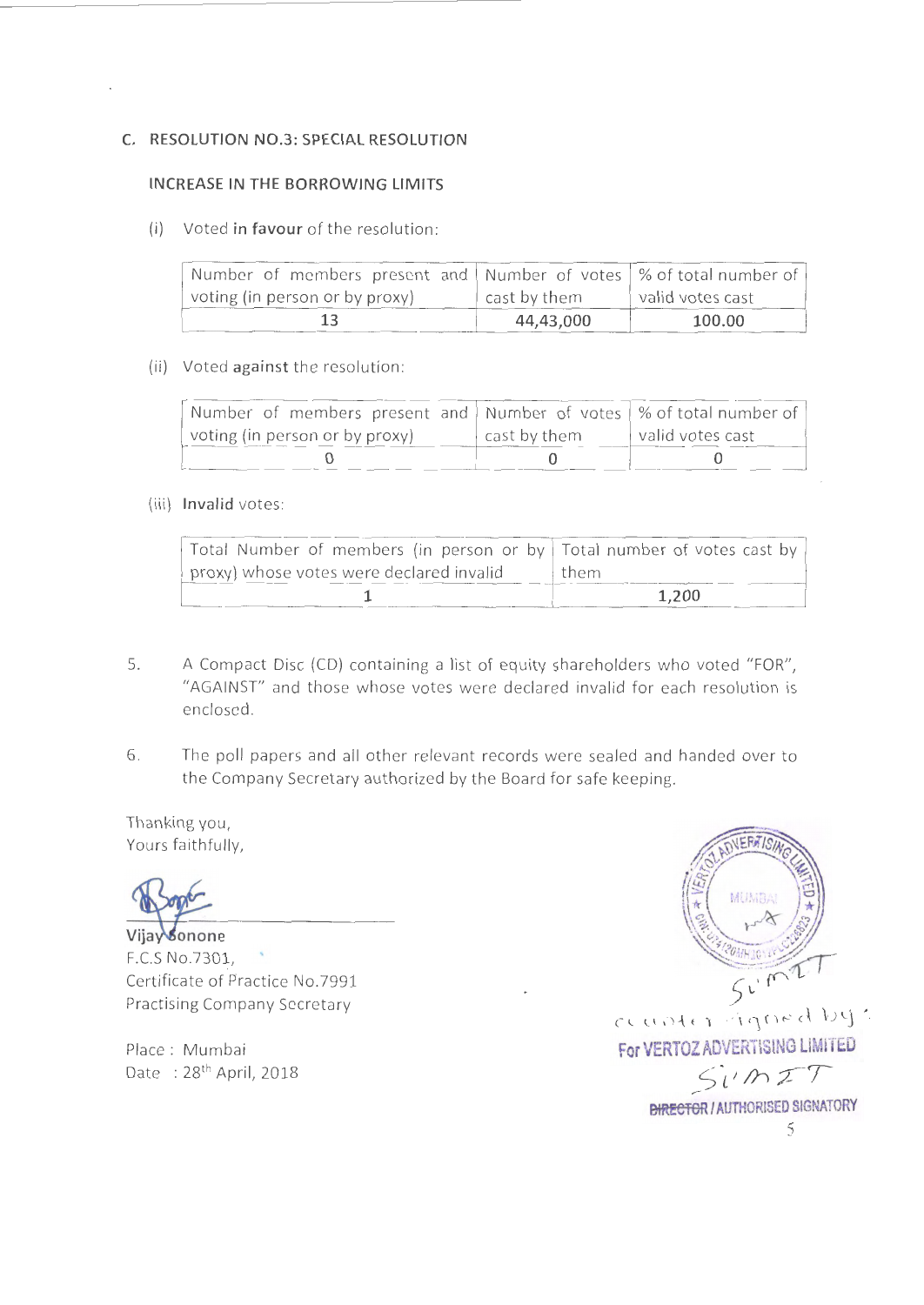#### VERTOZ ADVERTISING LIMITED

#### VOTES CAST REGISTER FOR THE EXTRAORDINARY GENERAL MEETING HELD ON SATURDAY, 28TH APRIL, 2018 AT 3 P.M.

RESOLUTION NO.l: APPOINTMENT OF STATUTORY AUDITORS OF THE COMPANY TO FILL THE CASUAL VACANCY CREATED DUE TO THE RESIGNATION OF THE PREVIOUS AUDITOR

| <b>HNO</b>                | REGI | FOLIO.            | <b>NAME</b>                       | 1100<br>瓜 | PROXY/AR NAME         | <b>VOTES</b> | <b>VOTES IN</b><br>FAVOUR | VOTES<br><b>AGAINST</b> | VOTES    | <b>VOTES</b><br>ALD ABSTAI | <b>REMARKS</b>          | CATEGORY   | <b>MODE</b> |
|---------------------------|------|-------------------|-----------------------------------|-----------|-----------------------|--------------|---------------------------|-------------------------|----------|----------------------------|-------------------------|------------|-------------|
| 1001                      | 1006 | IN30051381777441  | ARPANA VIPUL VEJANI               | M         |                       | 59850        | 59850                     | 0 <sup>1</sup>          | $\Omega$ |                            | 0 Valid                 | PRO        | PHYSICAL    |
| 1002                      | 1017 | 1208250000203211  | NEERA BAI JAIN                    | M         |                       | 1200         |                           | 0                       | 1200     |                            | 0 Signature Not Tallied | PUB        | PHYSICAL    |
| 1003                      | 1001 | 1207440000034579  | ANKITA HARDIP GAYADI              | D         | <b>HARDIPT GAYADI</b> | 1200         | 1200                      | 0 <sup>1</sup>          |          |                            | 0 Valid                 | PUB        | PHYSICAL    |
| 1004                      | 1015 | IN30051381741826  | <b>HEMAL DHAVAL SHAH</b>          | M         |                       | 37200        | 37200                     | 0                       |          |                            | 0 Valid                 | <b>PUB</b> | PHYSICAL    |
| 1005                      | 1004 | IN30051323469200  | RASIKLAL HATHICHAND SHAH          | M         |                       | 59850        | 59850                     | 0                       |          |                            | 0 Valid                 | PRO        | PHYSICAL    |
| 1006                      | 1012 | IN30051381777450  | HIRENKUMAR RASIKLAL SHAH          | M         |                       | 2035912      | 2035912                   | 0                       |          |                            | 0 Valid                 | PRO        | PHYSICAL    |
| 1007                      | 1005 | IN30051381777425  | <b>ARCHANA ROHIT SHAH</b>         | M         |                       | 59850        | 59850                     | 0                       |          |                            | 0 Valid                 | PRO        | PHYSICAL    |
| 1008                      | 1010 | 1207020000384992  | <b>VIJAY NEMCHAND FURIA (HUF)</b> | M         |                       | 1200         | 1200                      | 0                       |          |                            | 0 Valid                 | <b>HUF</b> | PHYSICAL    |
| 1009                      | 1009 | 1207020000377476  | <b>VIJAY NEMCHAND FURIA</b>       | M         |                       | 1200         | 1200                      | 0                       |          |                            | 0 Valid                 | PUB        | PHYSICAL    |
| 1010                      | 1013 | IN30051323469195  | RANJANBEN RASIKLAL SHAH           | M         |                       | 59850        | 59850                     | $\overline{0}$          |          |                            | 0 Valid                 | PRO        | PHYSICAL    |
| 1011                      | 1016 | <b>VER0000004</b> | Harshad Uttamchand Shah           | M         |                       | 29926        | 29926                     | $\Omega$                |          |                            | 0 Valid                 | PUB        | PHYSICAL    |
| 1012                      | 1002 | IN30051381777468  | ASHISH RASIKLAL SHAH              | D         | <b>DIMPLE SHAH</b>    | 2035912      | 2035912                   | $\theta$                |          |                            | 0 Valid                 | PRO        | PHYSICAL    |
| 1013                      | 1007 | IN30051381777433  | <b>SHITAL CHINTAN SHAH</b>        | M         |                       | 59850        | 59850                     | $\theta$                |          |                            | 0 Valid                 | PRO        | PHYSICAL    |
| 1014                      | 1003 | IN30131322089272  | MANISH GUNSEN SHAH                | M         |                       | 1200         | 1200                      | $\mathbf{0}$            |          |                            | 0 Valid                 | PUB        | PHYSICAL    |
|                           |      |                   |                                   |           | <b>TOTAL</b>          | 4444200      | 4443000                   | $\Omega$                | 1200     | 0                          |                         |            |             |
| $\mathbb{R}^{\mathbb{L}}$ |      |                   |                                   |           |                       |              |                           |                         |          |                            |                         |            |             |

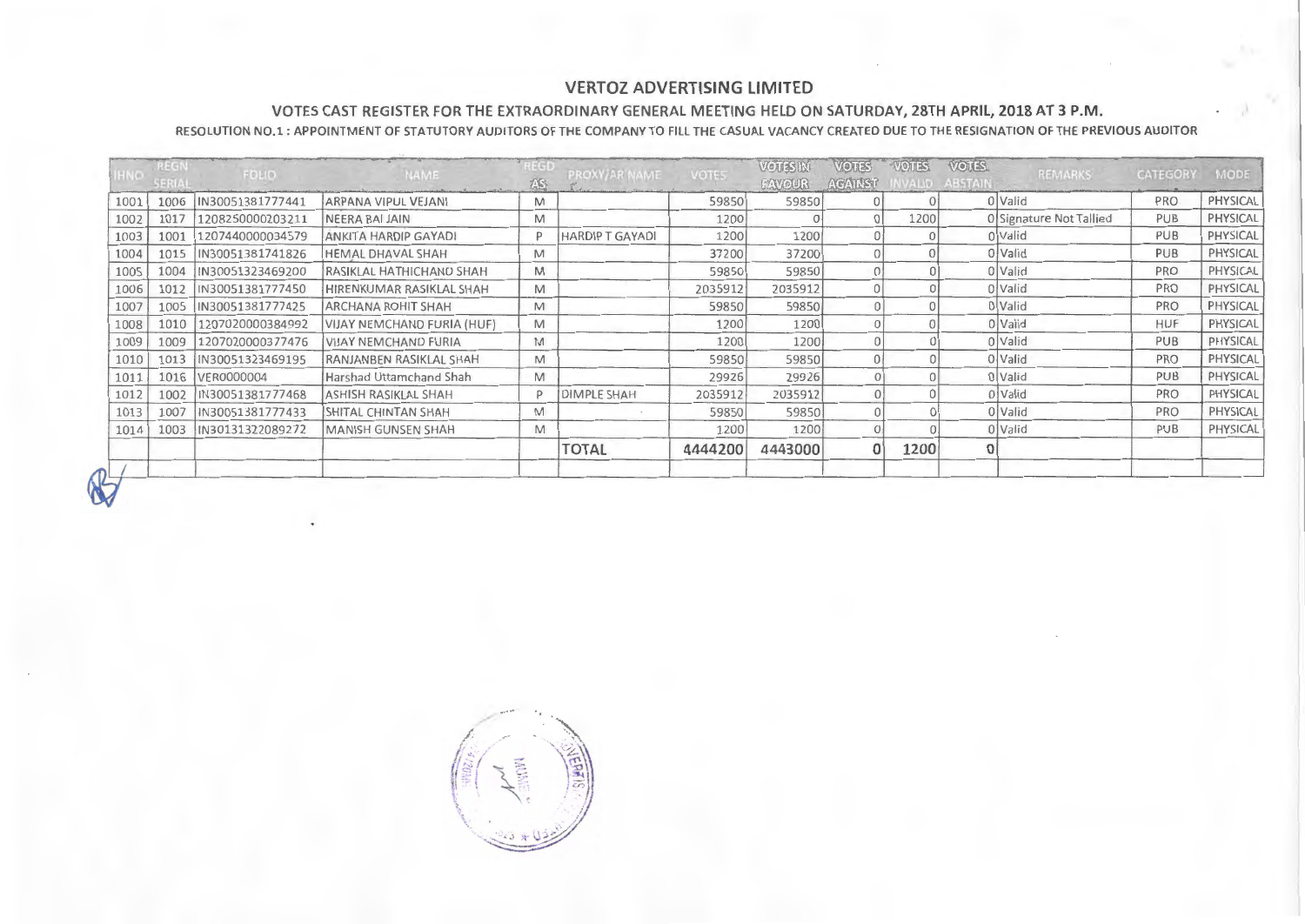#### **VERTOZ ADVERTISING LIMITED**

#### **VOTES CAST REGISTER FOR THE EXTRAORDINARY GENERAL MEETING HELD ON SATURDAY, 28TH APRIL, 2018 AT 3 P.M.**

**RESOLUTION NO.2: APPROVAL OF LIMITS FOR THE LOANS AND INVESTMENT BY THE COMPANY IN TERMS OF THE PROVISIONS SECTION 186 OF THE COMPANIES ACT, 2013** 

|      | REGN<br>SERIAL | FOLIO            | <b>NAME</b>                 | $N = 5D$ | PROXY/AR NAME         | <b>VOTES</b> | VOTES IN<br>FAVOUR | VOTES.<br>AGAIN | VOTES.<br>INVALID | <b>VOTES</b><br>REMARKS | CATEGORY   | MODE     |
|------|----------------|------------------|-----------------------------|----------|-----------------------|--------------|--------------------|-----------------|-------------------|-------------------------|------------|----------|
| 1001 | 1006           | IN30051381777441 | ARPANA VIPUL VEJANI         | M        |                       | 59850        | 59850              |                 |                   | 0 Valid                 | <b>PRO</b> | PHYSICAL |
| 1002 | 1017           | 1208250000203211 | NEERA BAI JAIN              | M        |                       | 1200         |                    |                 | 1200              | 0 Signature Not Tallied | <b>PUB</b> | PHYSICAL |
| 1003 | 1001           | 1207440000034579 | ANKITA HARDIP GAYADI        | P        | <b>HARDIPT GAYADI</b> | 1200         | 1200               |                 |                   | 0 Valid                 | <b>PUB</b> | PHYSICAL |
| 1004 | 1015           | IN30051381741826 | <b>HEMAL DHAVAL SHAH</b>    | M        |                       | 37200        | 37200              |                 |                   | 0 Valid                 | <b>PUB</b> | PHYSICAL |
| 1005 | 1004           | IN30051323469200 | RASIKLAL HATHICHAND 5HAH    | M        |                       | 59850        | 59850              |                 |                   | 0 Valid                 | PRO        | PHYSICAL |
| 1006 | 1012           | IN30051381777450 | HIRENKUMAR RASIKLAL SHAH    | M        |                       | 2035912      | 2035912            |                 |                   | 0 Valid                 | PRO        | PHYSICAL |
| 1007 | 1005           | IN30051381777425 | ARCHANA ROHIT SHAH          | M        |                       | 59850        | 59850              |                 |                   | 0 Valid                 | PRO        | PHYSICAL |
| 1008 | 1010           | 1207020000384992 | VIJAY NEMCHAND FURIA (HUF)  | M        |                       | 1200         | 1200               |                 |                   | 0 Valid                 | <b>HUF</b> | PHYSICAL |
| 1009 | 1009           | 1207020000377476 | <b>VIJAY NEMCHAND FURIA</b> | M        |                       | 1200         | 1200               |                 |                   | 0 Valid                 | PUB        | PHYSICAL |
| 1010 | 1013           | IN300S1323469195 | RANJANBEN RASIKLAL SHAH     | M        |                       | 59850        | 59850              |                 |                   | 0 Valid                 | PRO        | PHYSICAL |
| 1011 | 1016           | VER0000004       | Harshad Uttamchand Shah     | M        |                       | 29926        | 29926              |                 |                   | 0 Valid                 | PUB        | PHYSICAL |
| 1012 | 1002           | IN30051381777468 | ASHISH RASIKLAL SHAH        | D        | DIMPLE SHAH           | 2035912      | 2035912            |                 |                   | 0 Valid                 | PRO        | PHYSICAL |
| 1013 | 1007           | IN30051381777433 | SHITAL CHINTAN SHAH         | M        |                       | 59850        | 59850              |                 |                   | 0 Valid                 | PRO        | PHYSICAL |
| 1014 | 1003           | IN30131322089272 | <b>MANISH GUNSEN SHAH</b>   | M        |                       | 1200         | 1200               |                 |                   | 0 Valid                 | PUB        | PHYSICAL |
|      |                |                  |                             |          | <b>TOTAL</b>          | 4444200      | 4443000            |                 | 1200              |                         |            |          |
|      |                |                  |                             |          |                       |              |                    |                 |                   |                         |            |          |